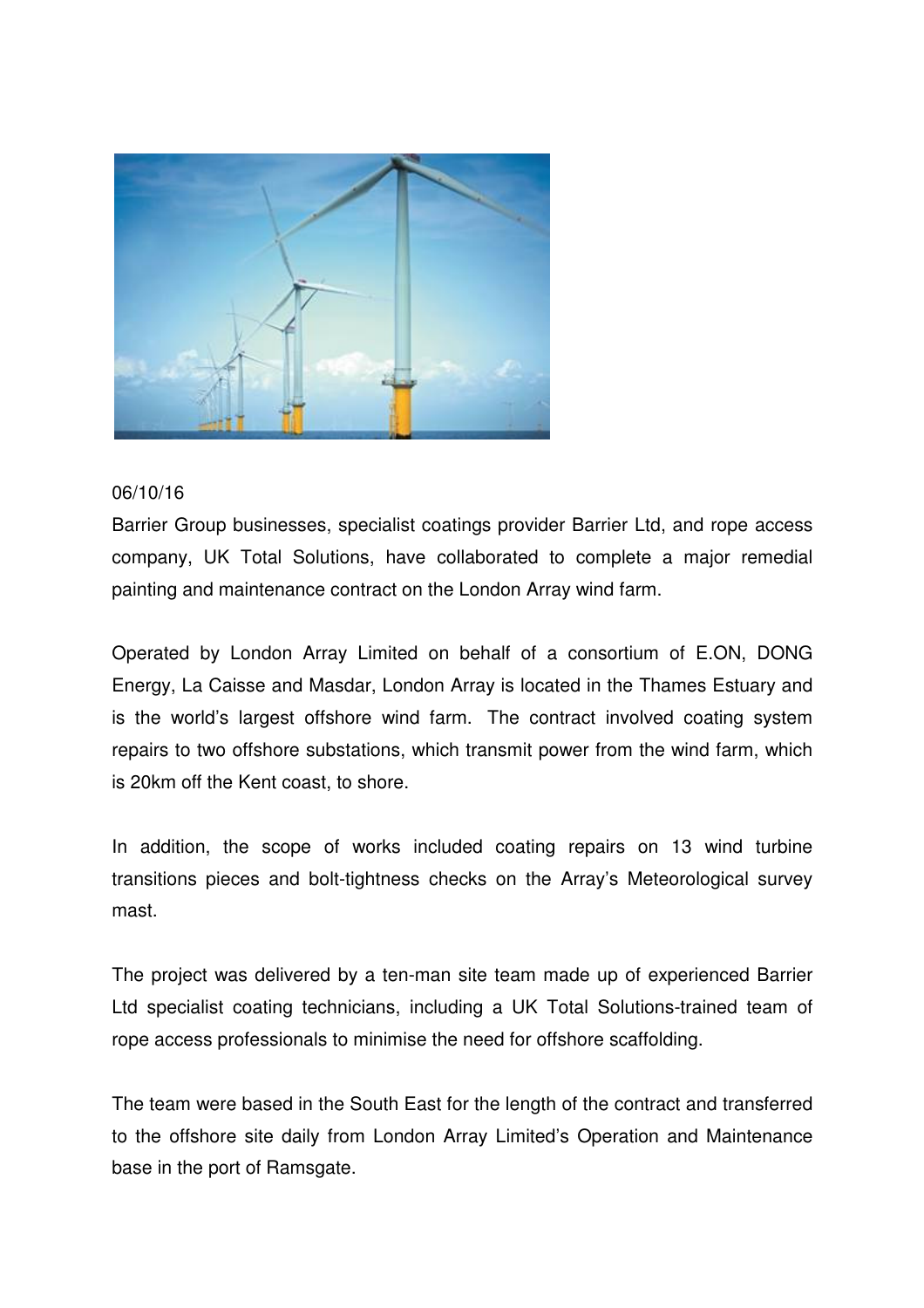Secured through competitive tender, the combined workforce from the two companies undertook the 14-week programme, completing the project ahead of schedule, despite unseasonal weather delays during the early part of the summer.

To help complete the project in a timely manner, Barrier's technicians used an innovative coating for elements of the repairs. Solvent-free and moisture tolerant, the coating epoxy enabled the technicians to work in more severe weather conditions than conventional coatings.

Paul Harriman, Managing Director of Barrier Ltd, said: "We are very proud to have completed our first offshore wind farm contract on such a high profile UK renewables installation."

"Working closely with London Array Ltd's teams to plan and execute the project, we have demonstrated the range of skills and competencies that exist across Barrier Group companies that can be combined and applied to deliver an effective and costefficient service."

Tony Bourn, London Array Ltd Construction & Warranty Manager, said: "Barrier provided an experienced team who worked very effectively within the challenging environment at the London Array Wind Farm. Health, Safety and Quality were maintained, whilst working efficiently to ensure that the work was completed within the agreed programme and budget."

Scott Marshall, A.P.I.S. (Client Inspector), said: "Barrier demonstrated a professional service and manner in understanding the requirements and executing the works to a high standard of quality and safety. I would not hesitate to recommend Barrier Group for future works."

Photo caption: The London Array offshore wind farm